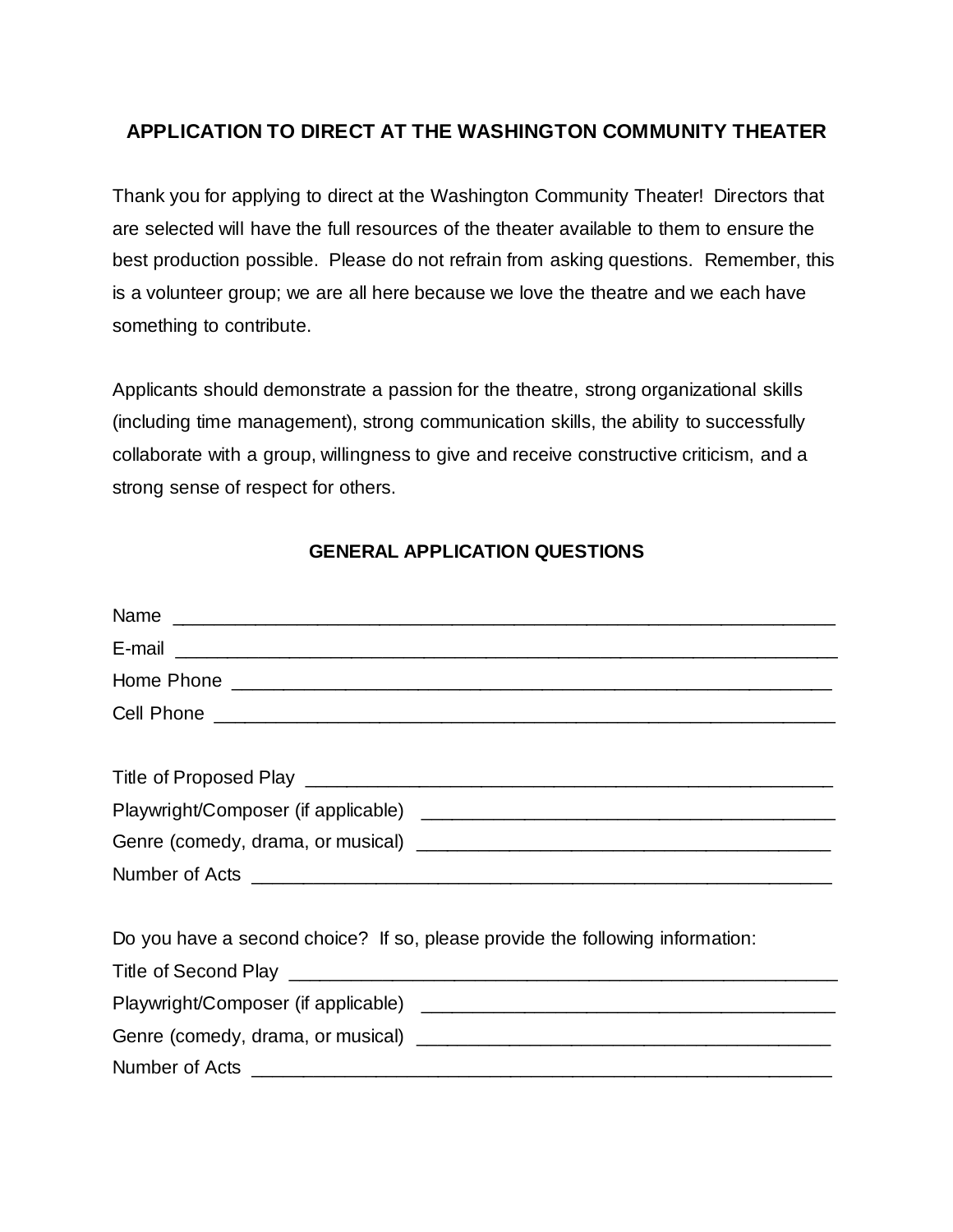What Time Slot Do You Prefer? (rank in order of preference) \_\_\_\_ Summer (Jun/Jul) \_\_\_ Winter (Feb/Mar)  $\frac{1}{\sqrt{1-\frac{1}{c}}}$  Fall (Oct)

Previous directorial experience (including where and when each show was produced):

Previous theatre experience (including the show title, your role, where and when the show was produced, and your director):

Do you know anyone within the Washington Community Theater? If so, who?

If you have not directed before, do you have an experienced assistant director, musical director, or stage manager for your show? If so, who?

Please include at least three theatre-related references.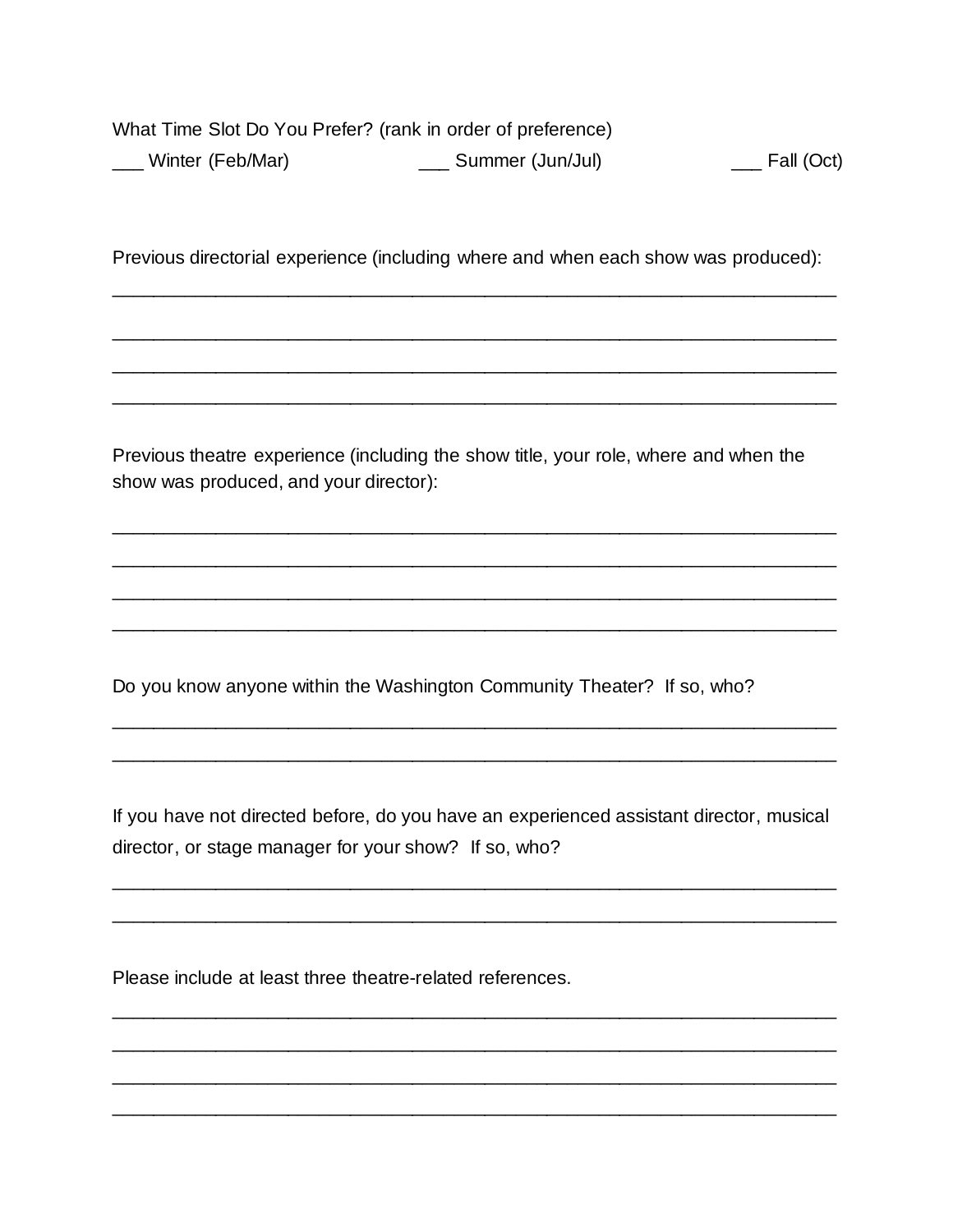# **SHOW PROPOSAL INFORMATION**

\_\_\_\_\_\_\_\_\_\_\_\_\_\_\_\_\_\_\_\_\_\_\_\_\_\_\_\_\_\_\_\_\_\_\_\_\_\_\_\_\_\_\_\_\_\_\_\_\_\_\_\_\_\_\_\_\_\_\_\_\_\_\_\_\_\_\_\_\_\_

Each show proposal should be typed and put together in a packet suitable for presentation to members of the play selection committee. Please provide as much detail as you can. The more thorough you are, the more likely it is that committee members will be able to envision—and approve—your proposal. If possible, please include a photocopy of the play you wish to direct, a CD (if the show is a musical), and any sketches that help clarify your vision.

### *Please include the following in your written presentation:*

## **THE PLAY**

- The title and a brief summary of the play you are proposing
- Character descriptions, including a breakdown of age and gender (and whether doubling is an option)
- The reason you selected this play (and whether you considered others)
- To what type of audience this show will appeal (including any recognizable elements)
- How the cast/crew/audience will benefit from this play
- Any possible controversial issues and how you would handle them
- Number of set changes
- Special lighting or sound requirements

# **FOR MUSICALS ONLY**

- The approximate number of chorus members required (or desired)
- A listing of orchestral parts
- Difficulty of the music
- Whether dance is necessary (and at what difficulty levels)